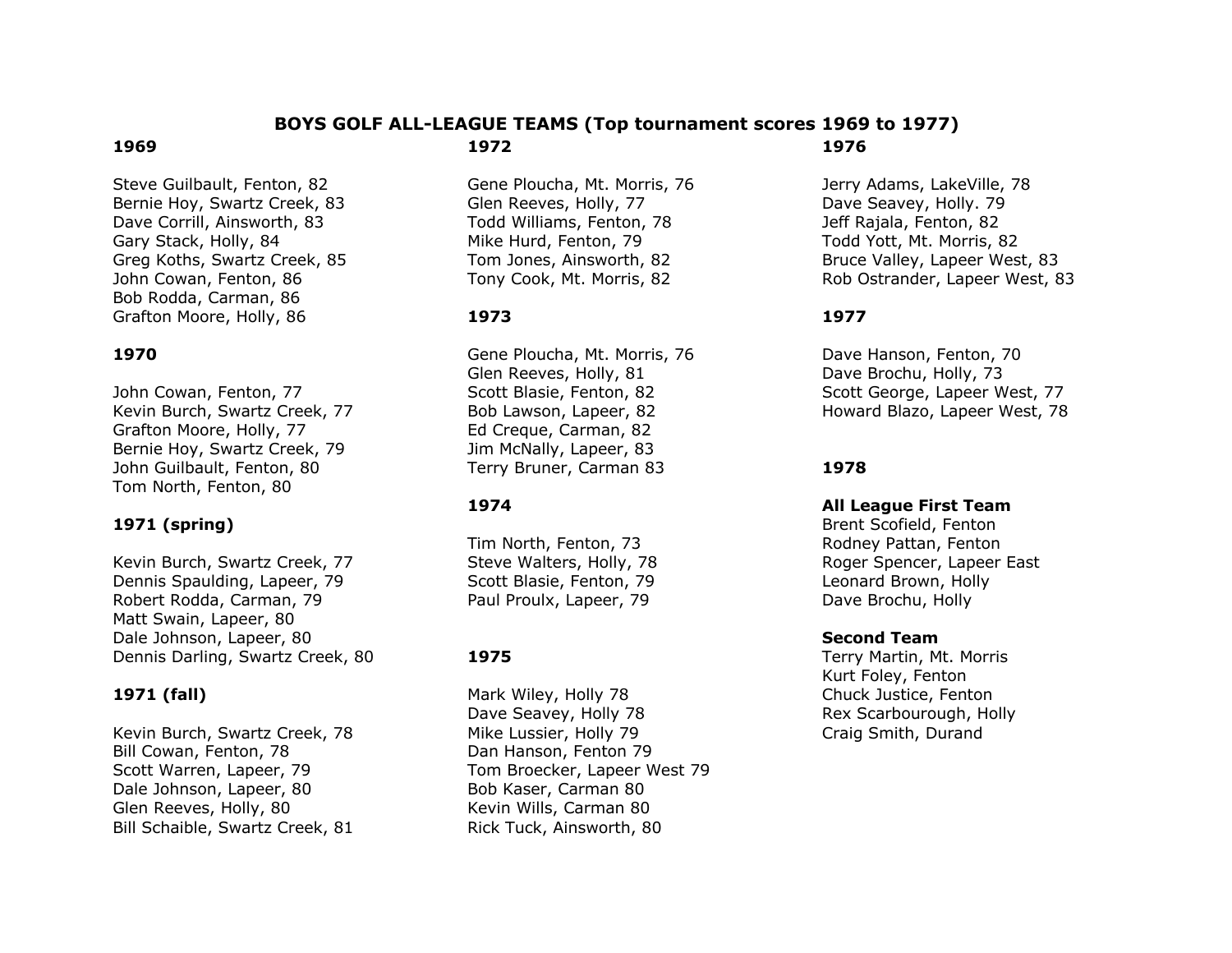### **All League First Team**

Brent Scofield, Fenton Tony Haines, Lapeer East Terry Martin, Mt. Morris Brian Finnegan, Lapeer West Bob Siminski, Durand

# **Second Team**

Ray Rodela, Lapeer East Scott Young, Fenton Tim Scarbourough, Holly Gary Turner, Ainsworth Mike Harrington, Mt. Morris

# **1980**

### **All League First Team**

Brent Scofield, Fenton Bob Siminski, Durand Jan Wede, Ainsworth Ray Rodela, Lapeer East Tony Haines, Lapeer East

### **Second Team**

Scott Young, Fenton John Jenkins, Fenton John Thibault, Fenton Pat Hutton, Lapeer East Scott Gray, Lapeer West

# **1981**

#### **First Team**

John Jenkins, Fenton John Thibult, Fenton Bob Siminki, Durand Scott LaDke, Ainsworth Deron Hackney, Lapeer East

# **Second Team**

Matt Dunlop, Fenton Scott Gray, Lapeer West Scott Maxfield, Lapeer West Ed Roesner, Mt. Morris Matt Wells, Durand

# **1982**

#### **First Team**

Matt Dunlop, Fenton Scott Gray, Lapeer West Scott Maxfield, Lapeer West Matt Wells, Durand Rich Sutkowi, Fenton

#### **Second Team**

Kevin Anschutz, Fenton Jim Johnson, Ainsworth Valerie Madell, Ainsworth Todd Huot, Linden John McBride, Lapeer West

#### **1983**

### **First Team**

Scott Mesack, Linden Rich Sutkowi, Fenton Gregg Huyck, Linden Randy VanWagoner, Fenton Tim Reeser, Lapeer West Darren Bradley, Durand

### **Second Team**

Dave Rastique, Oxford Kevin Anschutz, Fenton Scott Maxfield, Lapeer West Dave MacWebb, Mt. Morris Greg Fell, Lapeer East Brian Leonard, Oxford

# **1984**

#### **(Top scores in league tournament)**

Dave Pope, Oxford, 79 Randy VanWagoner, Fenton, 82 Brian Kowalewski, Lapeer East, 83 Damon Stiles, Holly, 84 Brad Carnes, Fenton, 85 Glen Koeske, Holly, 85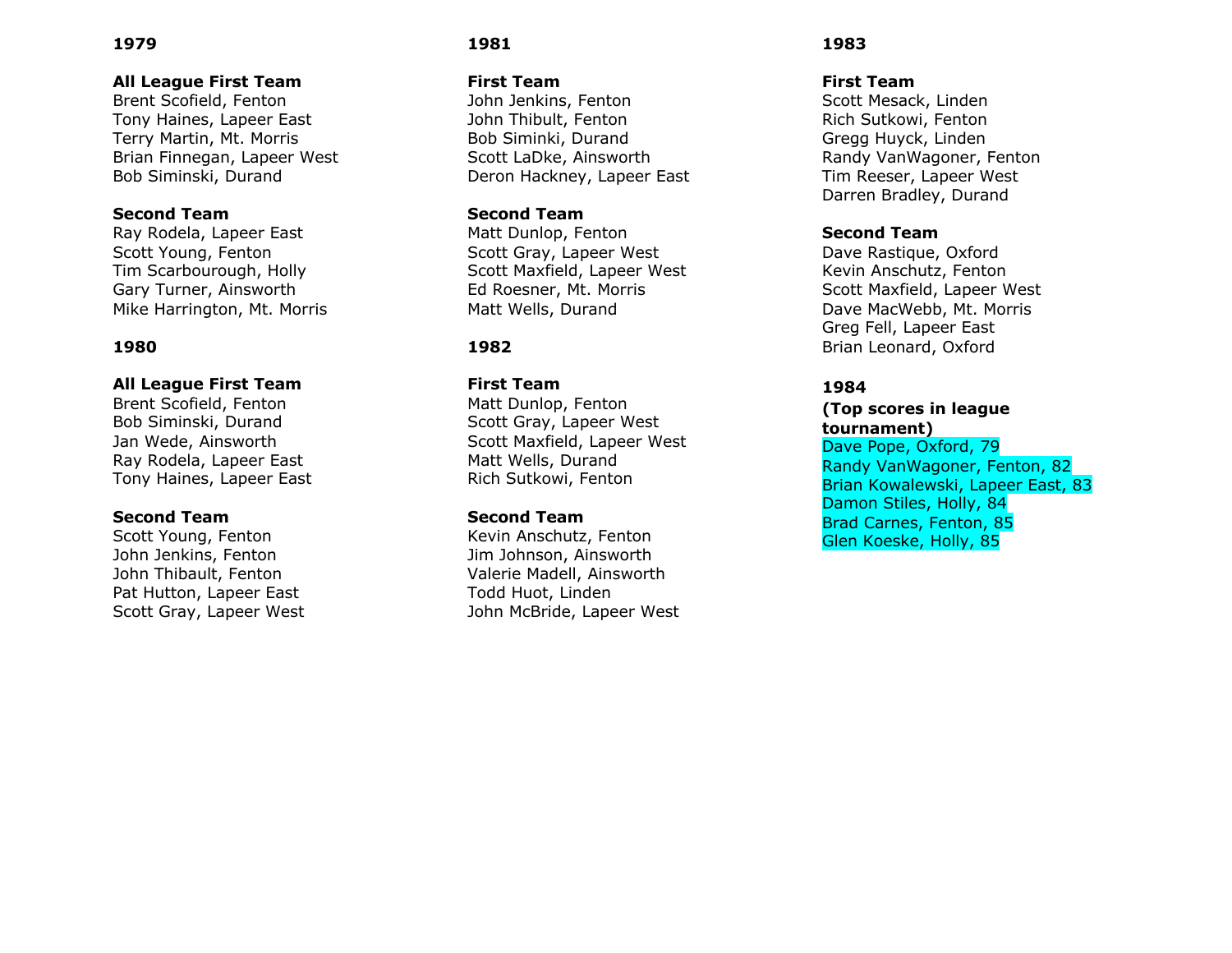#### **First Team**

Randy VanWagoner, Fenton Heath Fell, Lapeer East Bill Ostrander, Lapeer West Bryan Pfeifer, Holly Greg Fell, Lapeer East Whitney Rogers, Fenton

#### **Second Team**

Tim Reeser, Lapeer West Dave Pope, Oxford Harry Voikos, Oxford Tim Bradley, Fenton Brian Kowalewski, Lapeer East Glen Koeske, Holly

#### **1986**

#### **First Team**

Heath Fell, Lapeer East Tim Milarch, Fenton Tom Welch, Lapeer West Bryan Pfeifer, Holly Scot Cucksey, Fenton Charlie Ramage, Linden

#### **Second Team**

Andy Stump, Lapeer West Lee Brewer, Durand Steve Rohr, Fenton Greg Griffith, Fenton Wally Sierakowski, Lapeer West Duffy Connolly, Lapeer West

## **1987**

#### **First Team**

Heath Fell, Lapeer East Wally Sierakowski, Lapeer West Don Brody, Linden Tom Popilek, Mt. Morris Craig Griffith, Fenton Brian Young, Durand

### **Second Team**

Jeff Findley, Lapeer West Dan Kent, Oxford Dan Hajec, Fenton Jason Lee, Holly Mark Bowman, Oxford Jason Koan, Fenton

### **1988**

#### **First Team**

Heath Fell, Lapeer East Wally Sierakowski, Lapeer West Tom Sierakowski, Lapeer West Jason Coenen, Mt. Morris Tom Popilek, Mt. Morris Brian Young, Durand

#### **Second Team**

Jason Lee, Holly Trevor Smith, LakeVille Pat Carpenter, Linden Mark Bowman, Oxford Scott Woycik, Lapeer East Doug Brody, Linden

#### **1989**

#### **First Team**

Jason Coenen, Mt. Morris Tom Popilek, Mt. Morris Tom Sierakowski, Lapeer West Kevin Clements, Lapeer West Scott Woycik, Lapeer East Jason Jacobs, Linden

### **Second Team**

Brian Young, Durand Ben Wingblad, Fenton Brad Niederstadt, Mt. Morris Dave Grant, Linden Dennis Cook, Holly Matt Reeser, Lapeer West

### **1990**

#### **First Team**

Jason Coenen, Mt. Morris Scott Woycik, Lapeer East Jason Jacobs, Linden Tom Sierakowski, Lapeer West Brian Young, Durand Ben Wingblad, Fenton

### **Second Team**

Steve Salavies, Mt. Morris Dave Grant, Linden Scott Taylor, Fenton Ed Millington, LakeVille Bryan Templeton, Lapeer West Derrick Riley, Mt. Morris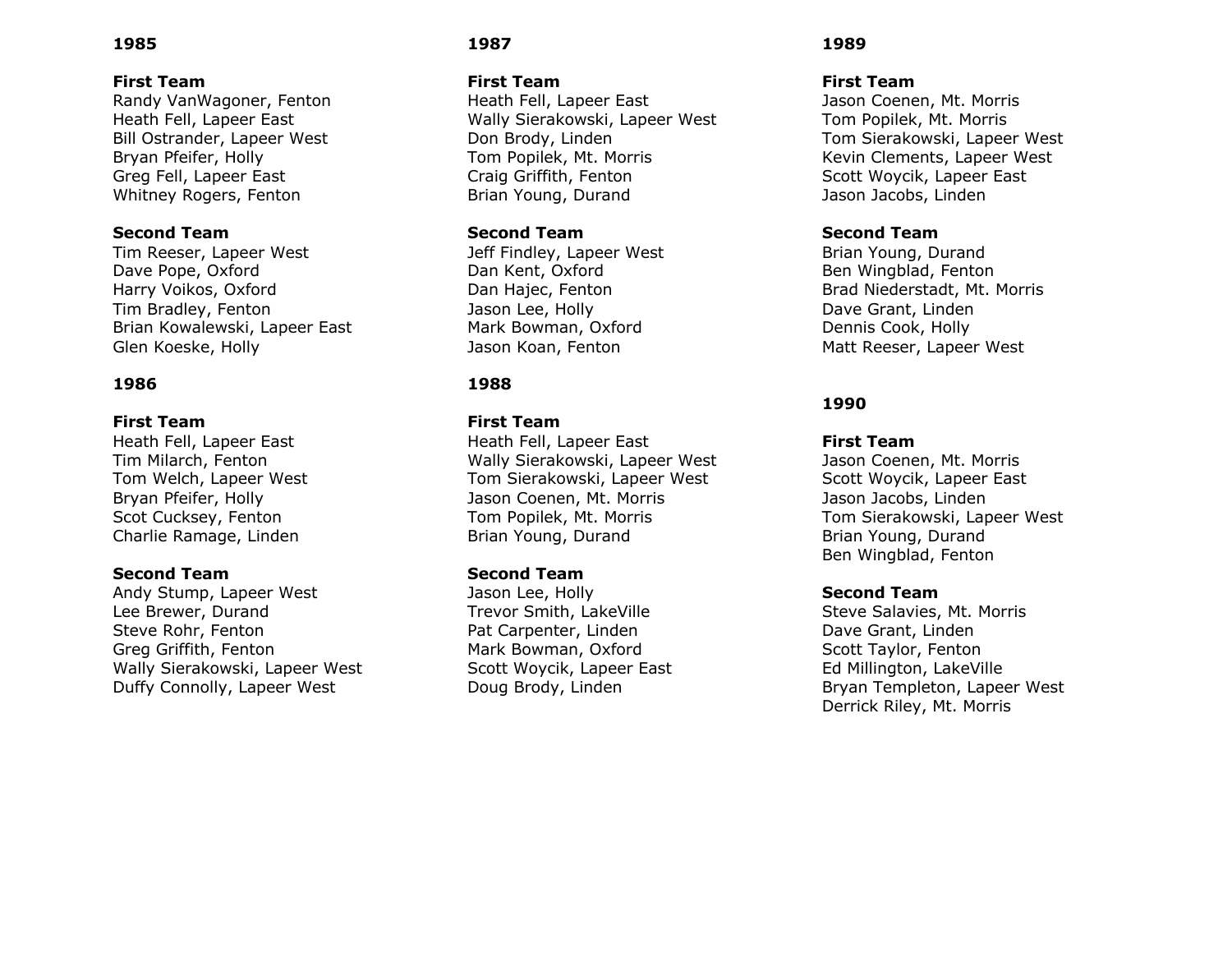#### **First Team**

Scott Woycik, Lapeer East Jason Jacobs, Linden Scott Taylor, Fenton Matt Baker, Fenton Kevin Szydlek, Oxford Derrick Riley, Mt. Morris

#### **Second Team**

Dathon Skelton, Holly Brian Dawson, Linden Bryan Templeton, Lapeer West Dave O'Reilly, Fenton Ed Millington, LakeVille Jason Neumann, Linden

#### **1992**

#### **First Team**

Matt Baker, Fenton Dave O'Reilly, Fenton Derrick Riley, Mt. Morris Jeremy Wilson, Mt. Morris Pete Clinton, Lapeer East Brian Dawson, Linden

#### **Second Team**

Nathan Schlaud, Lapeer West Jason Kuzma, Lapeer West Rick Fleming, Lapeer East Martin Cortina, Fenton Josh Wiggins, LakeVille Chris Moore, Holly

### **1993**

#### **First Team**

Dave O'Reilly, Fenton Brian Anderson, Lapeer West Brian Dason, Linden Rick Flemng, Lapeer East Eddie Huot, Linden Tom Whiting, Mt. Morris

### **Second Team**

Dean Brody, Linden Troy Cox, Mt. Morris Brad Keast, Lapeer East Tim Kalohn, Oxford Todd Taylor, Fenton Dave Kotarsky, Fenton

### **1994**

#### **First team**

Rick Fleming, Lapeer East, Sr. Brad Keast, Lapeer East, Sr. Dave Kotarsky, Fenton, Sr. Dave O'Reilly, Fenton, Sr. Tim Dahlberg, Mt. Morris, Soph. Tim Kalohn, Oxford, Jr.

#### **Second team**

Matt Essmann, Fenton, Soph. Joe Schultz, Lapeer East, Jr. Jon Chapel, Linden, Jr. Steve Berra, Fenton, Soph. Kevin Ihrke, Oxford, Jr. Todd Taylor, Fenton, Jr.

#### **1995**

#### **First team**

Tim Dahlberg, Mt. Morris Jon Chapel, Linden, Sr. Matt Essmann, Fenton, Jr. Kevin Ihrke, Oxford, Sr. Tim Kalohn, Oxford, Sr. Nate Heffley, Oxford

#### **Second team**

Nate Wakefield, Mt. Morris Joe Schultz, Lapeer East, Sr. Steve Berra, Fenton, Jr. Ray Godfrey, Lapeer West Steve Buchanan, Lapeer West Shane Cole, LakeVille

### **1996**

#### **First team**

Steve Berra, Fenton, Sr. Ray Godfrey, Lapeer West, Sr. Kyle McCracken, Lap. West, Jr. Steve Gettel, Lapeer West, Sr. Tim Dahlberg, Mt. Morris, Sr. Nate Wakefield, Mt. Morris, Sr.

#### **Second team**

Brad Chapple, Fenton, Sr. Rob Wojcicki, Lapeer West, Sr. Derek Brody, Linden, Fr. Jeff Chapel, Linden, Fr. Garth Tunningley, Linden, Sr. Kyle Korpalski, Lapeer East, Fr.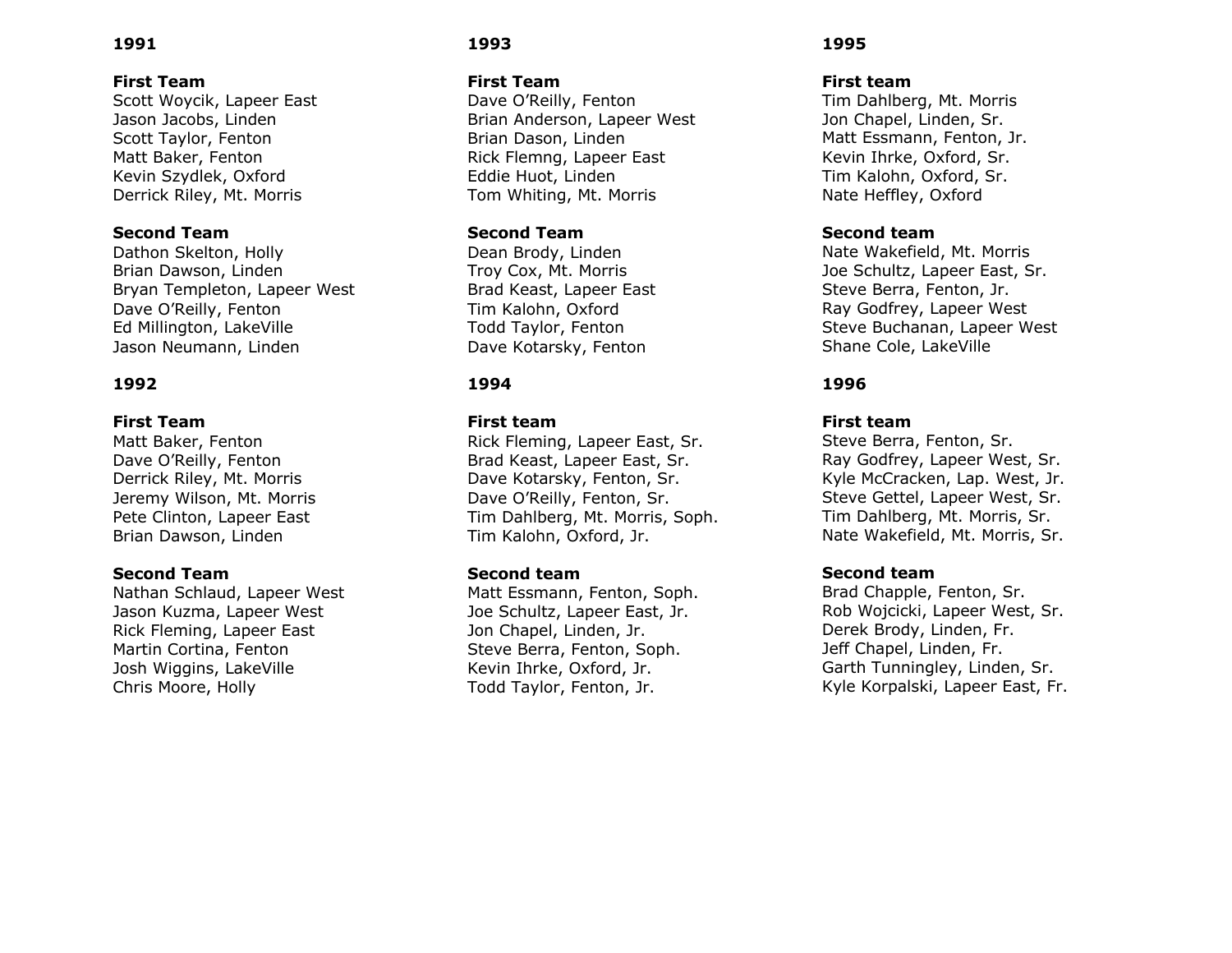### **First Team**

Derek Brody, Linden Soph. Jeff Chapel, Linden Soph. Matt Hibbs, Linden Soph. Pat Debus, Lapeer East Soph. Kyle Korpalski, Lap. East Soph. Tim Offer, Oxford Jr.

### **Second Team**

Adam Winn, Fenton Jr. Jeff O'Reilly, Fenton Jr. Tony Hernandez, Holly Soph. Moen Maley Lapeer West Sr. Eric Hampton, Mt. Morris Sr. Brandon O'Neil, Oxford Jr.

### **1998**

#### **First team**

Derek Brody Linden Jr. Matt Hibbs Linden Jr. Pat Debus Lapeer East Jr. Kyle Korpalski Lapeer East Jr. Jeff Chambers Holly Jr. Kevin Smith Oxford Sr.

#### **Second team**

Jeff Chapel Linden Jr. Byran Easler Linden Jr. Justin DesJarlais LakeVille Jr. Kevin Mattack Oxford Sr. Tim Offer Oxford Sr. Adam Winn Fenton Sr.

### **1999**

#### **First team**

Derek Brody Linden Sr. Matt Hibbs Linden Sr. Bryan Easler Linden Sr. Pat Debus Lapeer East Sr. Kyle Korpalski Lapeer East Sr. Justin Desjarlais LakeVille Sr.

#### **Second team**

Tim Sierakowski Lapeer West Sr. Jeff Chapel Linden Sr. Justin Reed Linden Sr. Pat Burns Oxford Jr. Darrell Frick Lapeer East Jr. Zach Steinley Fenton Sr.

# **2000**

#### **First team**

Darrell Frick Lapeer East Sr. Kyle Smith Mt. Morris Soph. Pat Burns Oxford Sr. Nick Bradley Lapeer West Soph. Jon Berish Lapeer West Sr. Jon Hanak Linden Sr. Bryan Weatherwax LakeVille Jr.

### **Second team**

Phil Trustcott Lapeer West Sr. Ryan Hervey Lapeer East Sr. Eric Dovre Holly Jr. Tony Neumann Mt. Morris Sr. Nick Pavledes Linden Sr.

# **2001**

### **First Team**

Nick Bradley Lapeer West Jr. Bryan Weatherwax LakeVille Sr. Alvin Johnson Holly Jr. Eric Dovre Holly Jr. Jason Hambly Oxford Sr. Chris Osentoski Lapeer West Fr.

### **Second Team**

Dan Couchman Holly Sr. T.J. Rice Fenton Fr. Todd Owen Lapeer East Sr. Brandon Haas Oxford Sr. Ryan Frederick Oxford Sr. Eric Dresbach Lapeer West Sr.

### **2002**

#### **First team**

Chris Osentoski, Lap. West, 10 Erik Scheffler, Linden, 12 Nick Bradley, Lapeer West, 12 Jack Nacy, Oxford, 12 T.J. Rice, Fenton, 10 Alvin Johnson, Holly, 12

#### **Second Team**

Bobby Kratt, Brandon, 12 Tony McConnel, Fenton, 9 Mike Morris, Oxford, 11 Zack Doyen, Brandon, 10 Dominic Fulgenzi, Lap. West 11 Matt Wambold, Linden, 10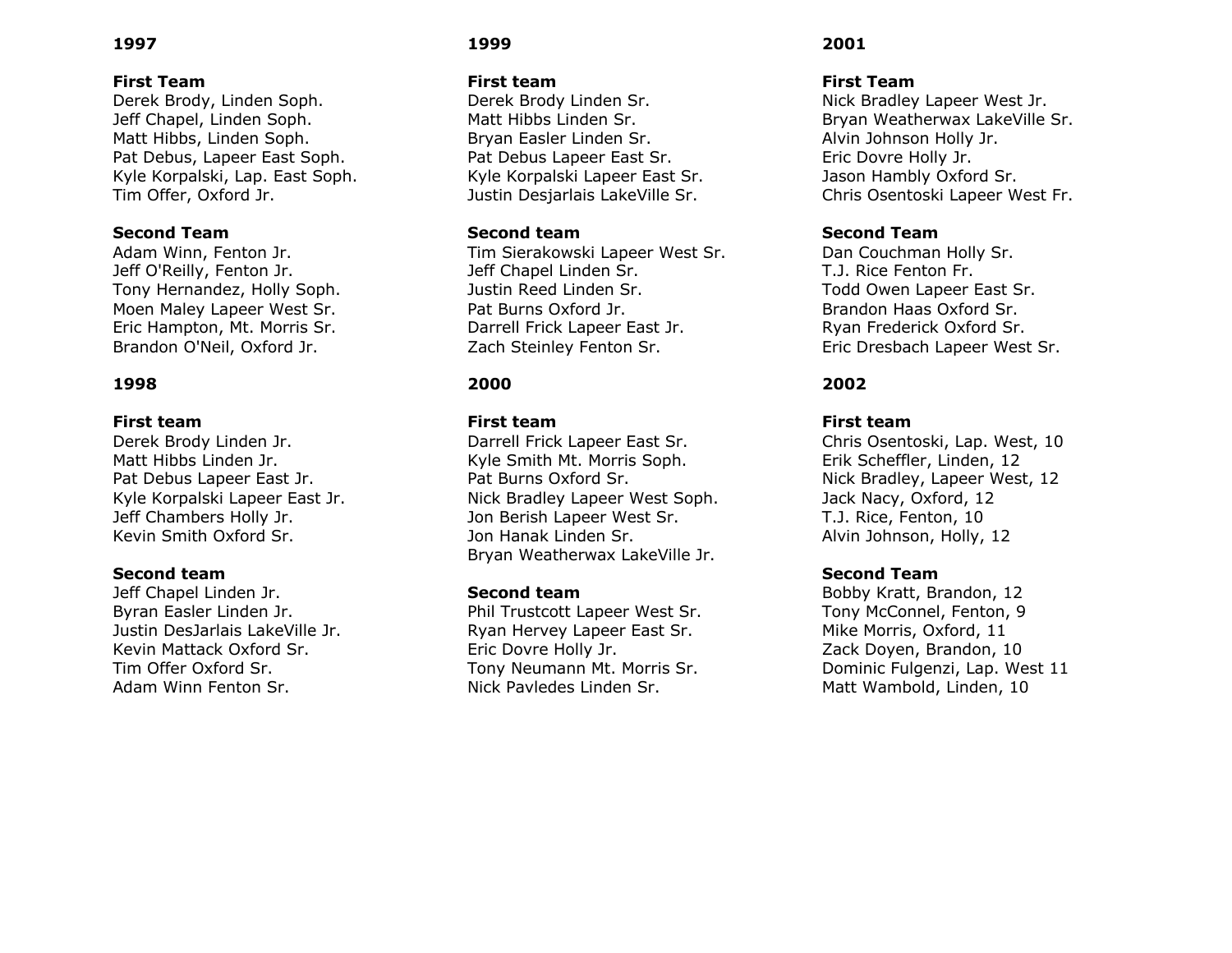#### **First team**

T.J. Rice Fenton Jr. Tony McConnell Fenton So. Chris Osentoski Lapeer West Jr. Ryan Ream Lapeer West So. Dom Fulgenzi Lapeer West Sr. Aaron Bruce Oxford Sr.

### **Second team**

Leon Pashnick Fenton Sr. Ryan Tabor Lapeer West Soph. Matt Wambold LInden Jr. Joel Peterson Linden So. Jake McClure Linden So. Scott Hyder Oxford Sr .

### **2004**

#### **First team**

T.J. Rice Fenton Sr. Chris Osentoski Lapeer West Sr. Ryan Ream Lapeer West Jr. Tony McConnell Fenton Jr. Joel Peterson Linden Jr. Sean O'Guinn Fenton Jr.

#### **Second team**

Jake McClure Linden Jr. Weston Giesey Fenton Jr. Scott Keener Holly Jr. Keith Anderson Lapeer East Sr. Aaron Garris Lapeer West Jr. Justin Zile Holly Fr.

# **2005**

#### **First Team**

Ryan Ream, Lapeer West Ryan Bilkos, Brandon Josh Williams, Brandon Jake McClure, Linden Wes Giesly, Fenton Brian Jordan, Brandon

### **Second Team**

Brad Nunn, Fenton Curtis Haydew, Clio Tom Voyer, Brandon Nick Townsend, Clio Aaron Garris, Lapeer West Dom Crossin, Oxford

# **2006 Fall**

### **First Team**

Ryan Bilkos, Brandon Curtis Hayden, Clio Mitchell Morris, Lapeer East Tyler Nunn, Fenton Charlie Vana, Holly Brock Veenhuis, Swartz Creek

#### **Second Team**

Corey Brecht, Linden Jafar Dada, Lapeer East Brian McGeary, Lapeer West Brad Nunn, Fenton Justin Zile, Holly Eric Zyber, Swartz Creek

# **2008 Spring**

### **First Team**

Ryan Bilkos, Holly Jafar Dada, Lapeer East Brian McGeary, Lapeer West Mitchell Morris, Lapeer East Tyler Nunn, Fenton Justin Zile, Holly

#### **Second Team**

Liam Gallivan, Oxford Tyler Garris, Lapeer West Ian Koryciak, Lapeer West Brandon Shin, Oxford Charlie Vana, Holly Brock Veenhuis, Swartz Creek

### **2009**

### **First Team**

Ty Nunn, Fenton Jon Walraven, Kearsley Ryan Vaughn,Swartz Creek Jake Donahue, Clio Grady Foley, Fenton Charlie Vana, Holly Tyler Garris, Lapeer West Max Hedenbergh, Kearsley

### **Second Team**

Logan Hull, Swartz Creek Nate Smith, Lapeer West Thomas Soave, Brandon Michael Clark, Swartz Creek Liam Gallivan, Oxford John Magalski, Linden Andrew Morgan, Clio Brian McGeary, Lapeer West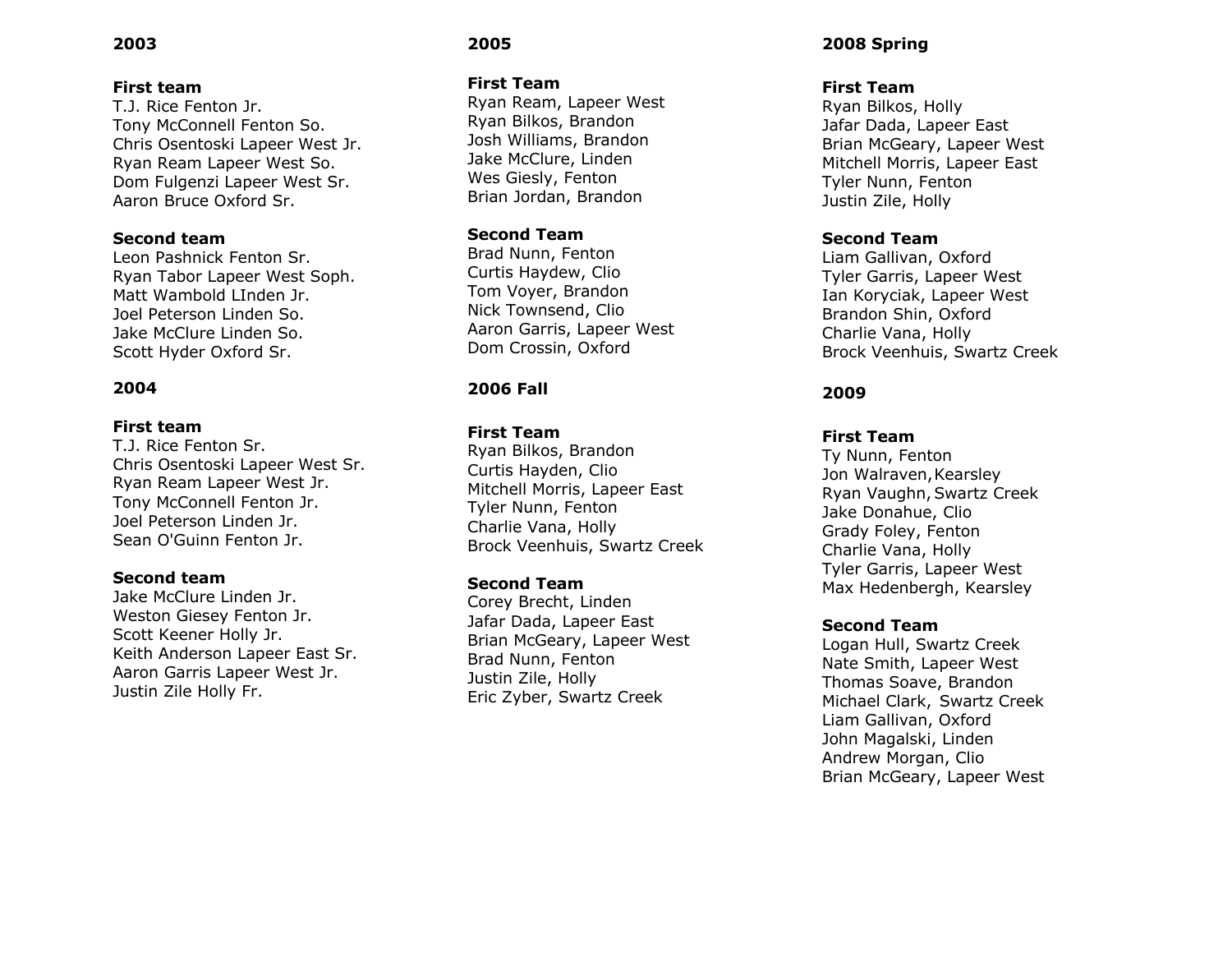# **First Team**

Ty Nunn, Fenton Jon Walraven, Kearsley Andrew Morgan, Clio Logan Hull, Swartz Creek Nick Hocker, Oxford Tyler Garris, Lapeer West Korey Ezell, Kearsley Thomas Soave, Brandon

# **Second Team**

Tyler Szczepanski, Fenton Michael Clark, Swartz Creek James Iordanou, Linden Jake Foguth, Fenton Brett Long, Clio J. R. Wojciechowski, Lapeer West Cullen Turczyn, Lapeer East Michael Voelck, Kearsley

# **2011**

### **First Team**

Chaz Bowles, 12, Holly Michael Clark, 12, Swartz Creek Jake Foguth, 11, Fenton Logan Hull, 12, Swartz Creek Cody Kenny, 12, Kearsley Brett Long, 12, Clio Andrew Morgan, 12, Clio Jack Weller, 9, Swartz Creek Ben Zyber, 9, Swartz Creek

### **Second Team**

Michael Kelley, 9, Swartz Creek Bryan Long, 10, Clio Adam Mullin, 12, Clio Jacob Podgorski, 12, Lapeer West Jeff Ryeson, 11, Lapeer West Ben Stowers, 11, Brandon Kevin Berry, 11, Fenton Austin Landon, Kearsley

# **2012**

#### **First Team**

Tyler Lewis, 12, Brandon John Lloyd, 9, Fenton Ben Stowers, 12, Brandon Ben Zyber, 10, Swartz Creek Myles Burrough, 12, Lapeer West Aaron Duncan, 12, Kearsley Alec Hall, 11, Clio Drake Lamphere, 10, Lapeer East Derek Makimaa, 12, Swartz Creek

### **Second Team**

Jake Foguth, 11, Fenton Eric Guckian, 12, Linden Mike Kelley, 10, Swartz Creek Austin Landon, 12, Kearsley Jeff Ryeson, 12, Lapeer West Karl Fischer, 12, Lapeer West Joe Foguth, 11, Fenton Jack Weller, 10, Swartz Creek

# **2013**

### **First Team**

John Lloyd, Fenton Cullen Turczyn, Lapeer West Jack Weller, Swartz Creek Ben Zyber, Swartz Creek Drake Lamphere, Lapeer East Bryan Long, Clio Chet Ryeson, Lapeer West Kyle Pepper, Holly Mike Kelley, Swartz Creek **Second Team** Max Martin, Fenton Jason Quintanilla, Brandon Jack Berry, Fenton Michael Conroy, Fenton Austin Driskill, Kearsley Tyler Lewis, Brandon Jake Selak, Brandon William Moller, Holly

### **2014**

### **First Team**

Alec Bond, 12, Linden Mitchell Hughes, 11, Holly Hunter Hull, 11, Swartz Creek Mike Kelly, 12, Swartz Creek John Lloyd, 11, Fenton Zack Sutika, 12, Linden Jack Weller, 12, Swartz Creek Ben Zyber, 12, Swartz Creek **Second Team** Jack Berry, 12, Fenton Josh Bouchard, 10, Swartz Creek Michael Conroy, 12, Fenton Evan Flood, 11, Kearsley Brandon Ivory, 11, Lapeer West Max Martin, 12, Fenton Jason Quintanilla, 12, Brandon Parker Rowse, 11, Holly Trevor Sundrla, 10, Linden

# **2015**

### **First Team**

John Lloyd, 12, Fenton Nick Winiarski, 12, Flushing Joe Montpas, 11, Flushing Mitchell Hughes, 12, Holly Derek Black, 11, Flushing Evan Flood, 12, Kearsley Garrett Jewell, 11, Swartz Creek Tyler Ziccardi, 11, Linden **Second Team** Chris Gilbert, 11, Fenton Kyle VanBoemel, 11, Holly Adam Evans, 12, Flushing Hunter Hull, 12, Swartz Creek Brian Sams, 11, Kearsley Nick Campbell, 11, Fenton Dylan Elmer, 12, Linden Cameron Hook, 12, Flushing Austin Landis, 12, Fenton David Mathews, 11, Holly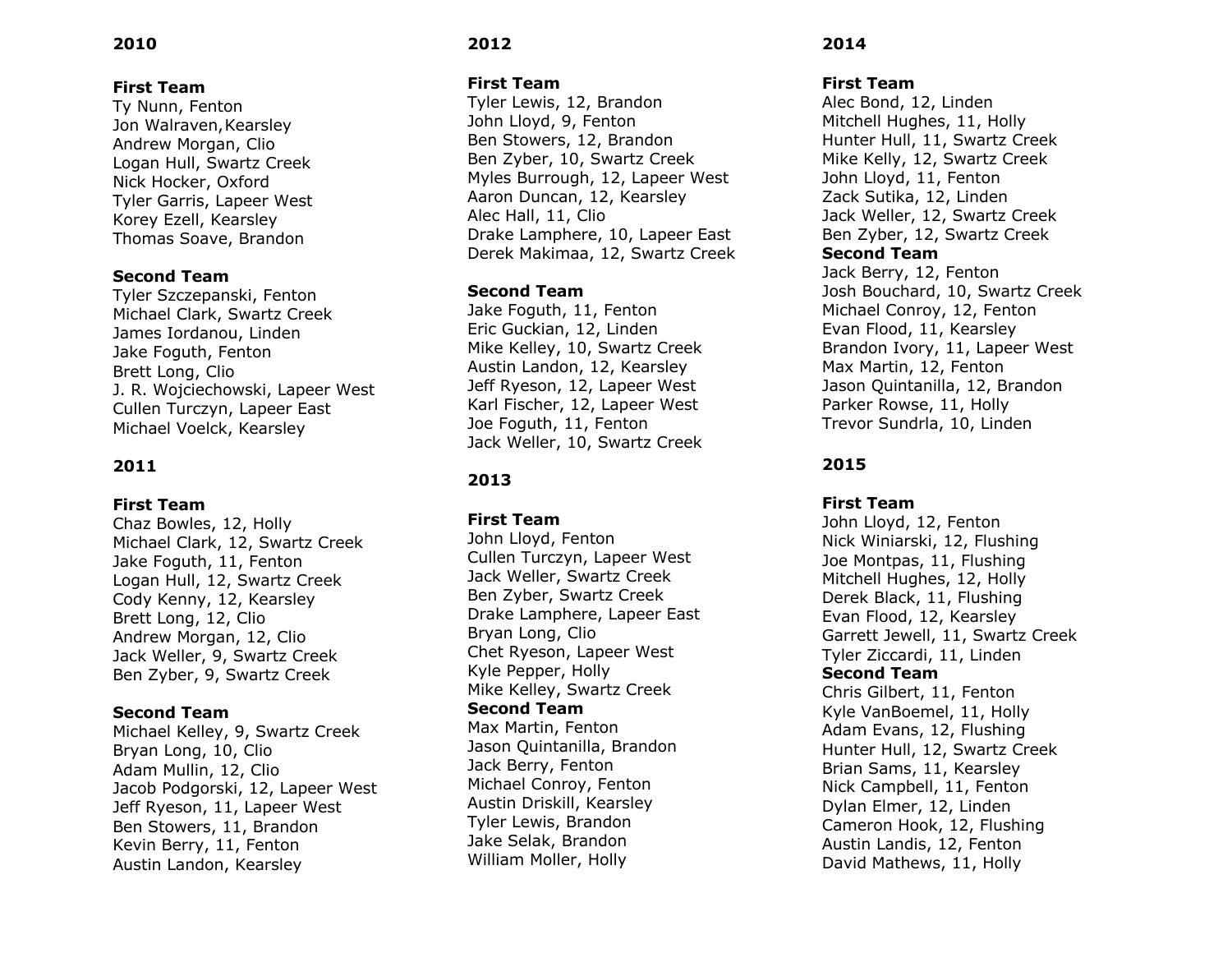#### **2016 First Team**

Joe Montpas, 12, Flushing Josh Bouchard, 12, Swartz Creek Nick Campbell, 12, Fenton Garrett Jewell, 12, Swartz Creek Chris Gilbert, 12, Fenton Derek Black, 12, Flushing Jack Vollmar, 10, Kearsley Trevor Sundrla, 12, Linden

# **Second Team**

Mitch Smith, 12, Holly Brett Hobson, 11, Brandon Kyle Van Boemel, 12, Holly Brian Sams, 12, Kearsley Tony Mastin, 12, Linden Connor Vansteenburg, 11, Kearsley Evan Vergith, 12, Holly Ryker Amy, 11, Flushing Nick Brown, 10, Flushing Dylan Conte, 9, Fenton

# **2017**

#### **First Tem**

Brett Hobson,Brandon, 12 Tait Shalz, Fenton, 11 Dylan Conte, Fenton, 11 Patrick Conway, Fenton, 12 Luke Harrington, Holly, 12 Braden Lapa, Fenton, 11 Brandon Diener, Fenton, 12 Nick Brown, Flushing, 12 Jack Vollmar, Kearsley, 11

### **Second Team**

Cameron Beckwith, Swartz Creek, 10 Ryan Montini, Linden, 12 Brady Corbat, Kearsley, 10 Noah Rooker, Holly, 10 Connor VanSteenburg, Kearsley, 12 Walker Drury, Swartz Creek, 12 Evan Carroll, Swartz Creek, 10 Jackson Bitterman, Flushing, 12

### **2018 First Team**

Dylan Conte, Fenton, 11 Jack Vollmar, Kearsley, 12 Nick Brown, Flushing, 12 Mitchell Chopp, Fenton, 12 Braden Lapa, Fenton, 11 Tait Shaltz, Fenton, 12 Cameron Beckwith, Swartz Creek, 11 Logan Lake, Fenton, 11 Dylan Stakewicz, Flushing, 12 **Second Team** Andrew Nester, Flushing, 11 Edward Farrell, Fenton, 12 Jake Desotelle, Flushing, 11 Mitchell Carlson, Swartz Creek, 11 Danny Mathews, Holly, 10 Noah Rooker, Holly, 11 Nic Hobson, Brandon, 11 Pierce Paling, Clio, 10

# **2019**

#### **First Team**

Dylan Conte, Fenton, 12 Cameron Beckwith, Swartz Creek, 12 Andrew Skellenger, Linden, 9 Braden Lapa, Fenton, 12 Danny Mathews, Holly, 11 Andrew Nestor, Flushing, 12 Nic Hobson, Brandon, 12 Logan Lake, Fenton, 11 **Second Team** Mitchell Carlson, Swartz Creek, 12 Walker Drury, Swartz Creek, 12 Connor Jewell, Swartz Creek, 10 Matt Moller, Holly, 11 JP McArdle, Fenton, 11 Pierce Paling, Clio, 11 Grant Carr, Fenton, 11 Jake Desotelle, Flushing, 12 Noah Rooker, Holly, 12 Tyler Gronauer, Kearsley, 12

#### **2020 No competition in 20 due to COVID-19**

# **2021**

#### **First Team**

Avery Schall, 12, Lake Fenton Dylan Davidson, 12, Fenton Andrew Skellenger, 11, Linden Nathan Reynolds, 12, Clio Nick Crowe, 11, Corunna Jon Mazza, 9, Owosso Carson Ward, 10, Flushing Aiden Druger, 11, Linden Nolan Frick, 11, Holly Carson Paling, 9, Clio **Second Team** Evan Brown, 11, Fenton Conner Jewell, 12, Swartz Creek Gavin Stamper, 9, Brandon Lucas Power, 9, Kearsley Nic Forbes, 12, Brandon Sam Fleischerr, 12, Holly Drew Burk, 10, Goodrich Matthew Lum, 12, Flushing Waylon Dorenzo, 9, Lake Fenton Nick Carlson, 12, Swartz Creek Charles Hundzinski, 12, Fenton Caden Crandall, 10, Fenton